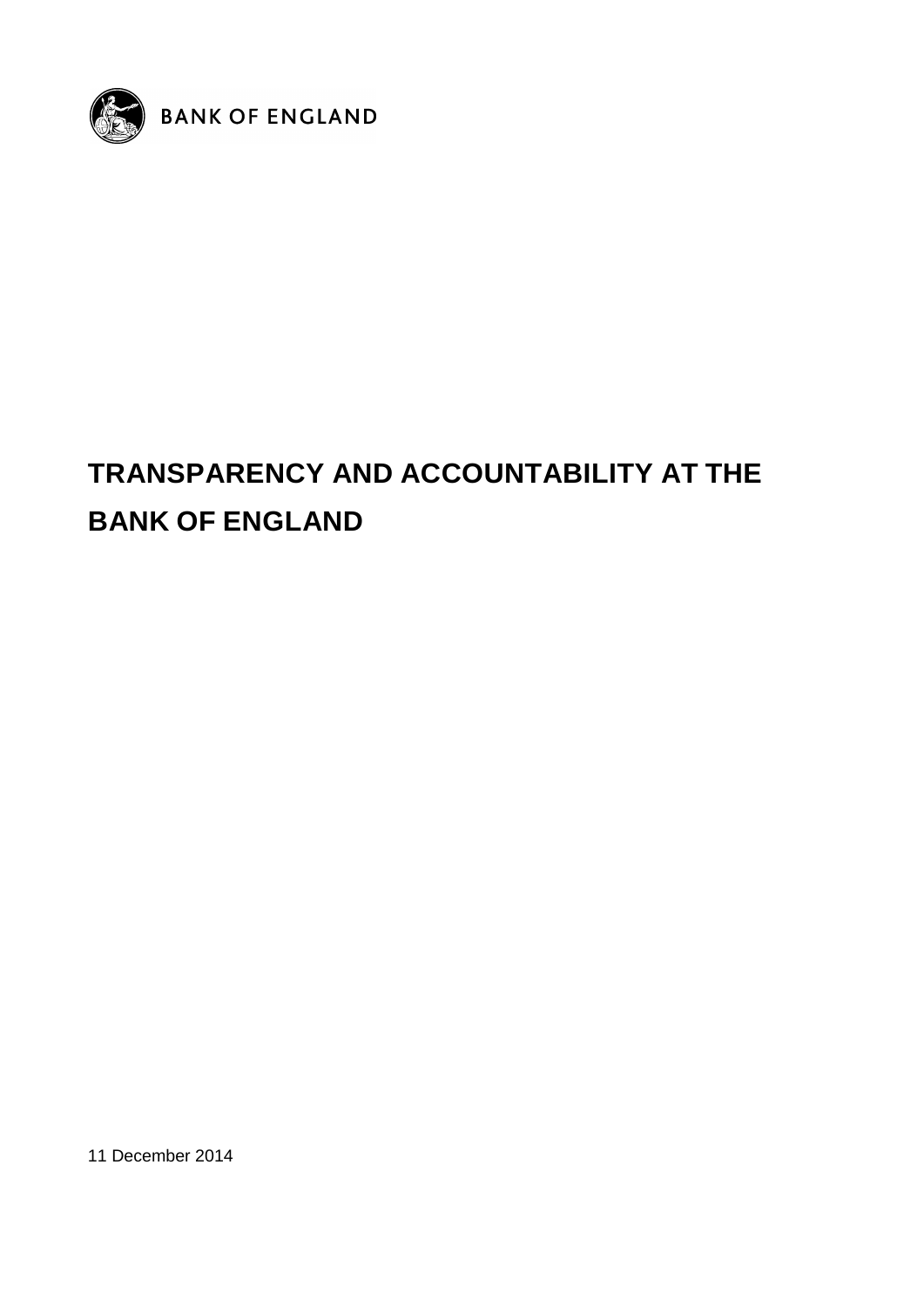## **TRANSPARENCY AND ACCOUNTABILITY AT THE BANK OF ENGLAND**

A transparent, accountable and well-governed central bank is essential not only for effective policy, but also for democratic legitimacy. The Financial Services Act 2012 made fundamental changes to the role of the Bank, giving it responsibility for oversight of the UK financial system as a whole and establishing the Bank's Financial Policy Committee (FPC); and setting up a new regulator, the Prudential Regulation Authority (PRA). The Bank recognises that with these wide ranging responsibilities comes the need for effective transparency, genuine accountability and robust governance arrangements. Through its strategic plan, the Bank has therefore established 'openness and accountability' as a core pillar of its mission to promote the public good of the people of the United Kingdom.

Against this backdrop, the Bank is today announcing a series of changes aimed at reinforcing its transparency, accountability and governance. This document sets out the core components of the Bank's proposed approach. It is grouped under four headings:

- **i. Improvements to Monetary Policy Committee (MPC) transparency**, including the MPC's response to the Warsh Review, and the announcement of the Committee's intention to publish the minutes of its discussions and its *Inflation Report* alongside the announcement of its policy decision.
- **ii. Transparency of Bank records and documents**, including confirmation that the Bank will publish during 2015 the minutes of Court meetings held between 1914 and 1987, thereby aligning its release of archives with best practice in Whitehall. In January 2015 the Bank also intends to make a special release, in appropriately redacted form, of the minutes of Court and related meetings during the crisis period of 2007-09, as requested by the House of Commons Treasury Committee.
- **iii. Governance of the Bank**, including proposals to simplify and clarify the governance and structure of the Bank's Court of Directors.
- **iv. Governance of the Bank's policy responsibilities**, including proposals for aligning the status of the FPC and the PRA Board with that of the MPC.

This wide-ranging package of measures aims to put the Bank at the forefront of international best practice, and strengthen the ability of the Bank's external stakeholders – including Parliament and the public – to hold the institution to account for its actions. It takes account of recommendations from the Treasury Committee. And it represents an important step in the delivery of the Bank's 'One Mission, One Bank' strategic plan, which is centred around four core pillars – diversity & talent, analytical excellence, outstanding execution, openness & accountability. It further enhances the Bank's ability to fulfil its mission to promote the good of the people of the United Kingdom by maintaining monetary and financial stability.

Some elements of this document announce changes that the Bank will implement over time. Others aim to clarify existing practices. There are also areas where the Bank has identified scope for governance improvements in the longer term, and which would require legislative change to effect. The Bank puts these forward as suggestions for the consideration of HM Government in due course. These suggestions, which are made with the benefit of having operated the new institutional structure for the Bank for 18 months, are aimed at making the Bank as effective as possible in delivering the responsibilities that have already been given to it by Parliament. They are changes that seek to reinforce the intent of existing legislation.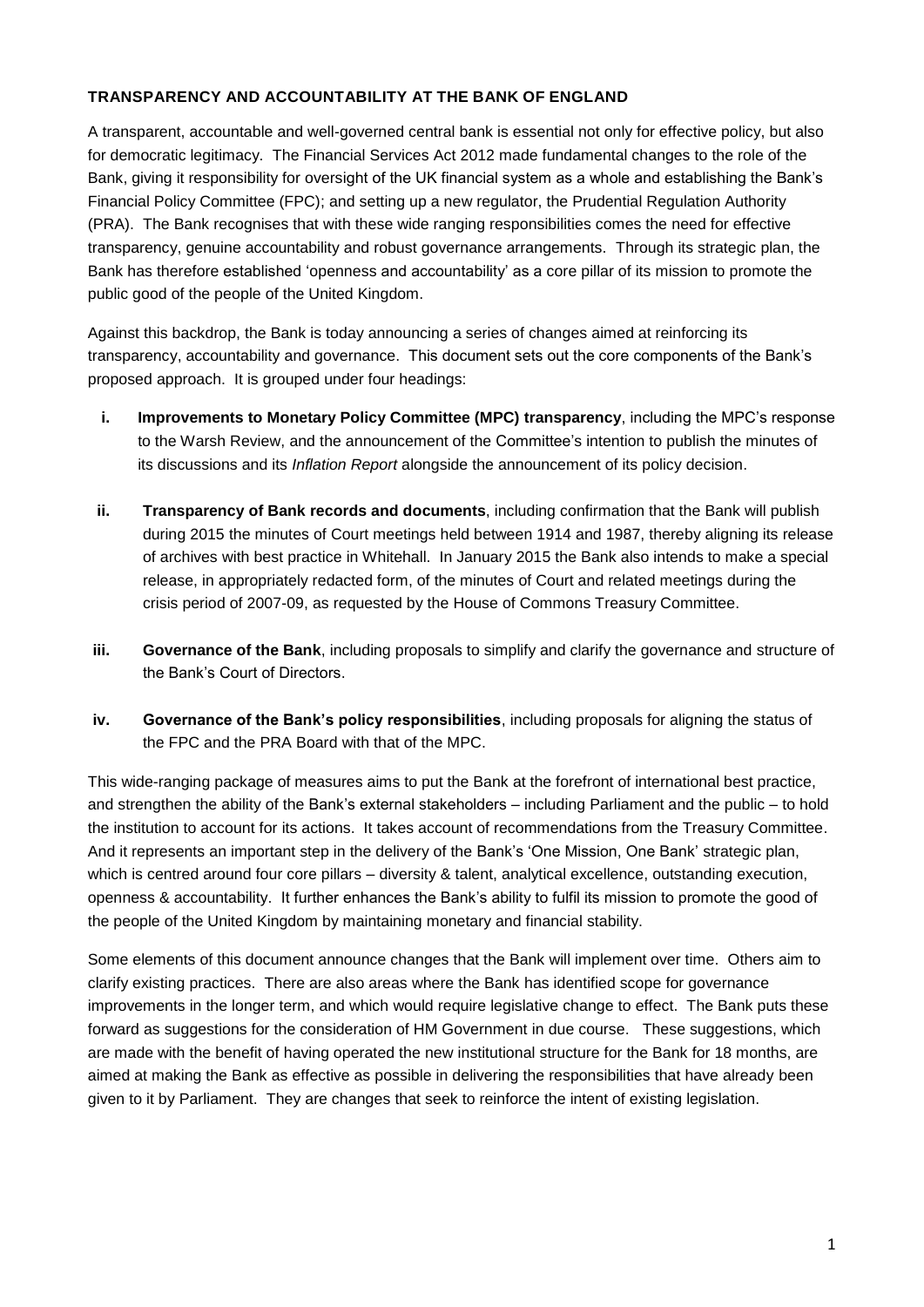#### **i. Improvements to MPC transparency**

The Bank of England was an early pioneer of monetary policy transparency; its *Inflation Report* and 'fan charts' helped to set the standard for modern monetary policy communications, and have been adopted by many other central banks. More recently, the Monetary Policy Committee has further enhanced the transparency of its monetary policy communications, adding more information about its forecasts in its *Inflation Report*; it has also made use of forward guidance about its policy stance.

Today, the MPC is announcing a series of changes aimed at building on these initiatives and putting the Bank at the forefront of international best practice. It is also responding to the independent Review of the MPC's processes by Kevin Warsh, a former Governor of the Federal Reserve, published today.<sup>1</sup> Governor Warsh identifies four distinct objectives of monetary policy transparency – sound policy, effective communication, public accountability and accurate historical record-keeping – and makes recommendations with respect to each of them. The MPC strongly welcomes the Warsh Review and accepts its recommendations, including that the Committee publish, with an appropriate delay, transcripts of that part of its meeting at which policy is decided. The MPC also believes that there is scope to buttress further the transparency and accountability of its policy decisions by publishing enhanced minutes of its discussions and its *Inflation Report* alongside the announcement of its policy decision.

In particular, the MPC has agreed the following:

 **Simultaneous publication of policy decision, minutes and** *Inflation Report*. The Warsh Review recommends that the MPC publish a detailed policy statement as soon as is practicable following each policy meeting. The MPC agrees that such a step would improve the effectiveness of its communications and enhance accountability.

**.** 

The Committee believes that there is scope to go further in this direction. It is therefore announcing today its intention to publish both the minutes of its policy meetings and (in the relevant months) the *Inflation Report* at the same time as its policy decision.

In order to facilitate these changes, and to safeguard the integrity both of the decisionmaking process itself, and of the minutes of the policy discussions, a number of changes to internal processes and practices will be needed. These are detailed in the Annex to this paper. The MPC and Bank staff will be trialling these changes internally over the coming months and implementing them in full from August 2015. The publication timetable for minutes and the Inflation Reports has been amended accordingly from that date. $2$ 

 **Publication of transcripts and policy briefing material**. As recommended by Governor Warsh, the MPC will publish, with an appropriate delay, written transcripts of those meetings at which policy is decided. The MPC believes that an 8-year delay for transcript publication would strike the right balance between preserving what Governor Warsh describes as a "safe space" for Committee deliberation and bolstering the transparency and accountability of its policy decisions. The choice of this delay falls within Governor Warsh's recommended timeframe and, as he explains, balances the length of business and financial cycles with increased accountability, while also ensuring that MPC members are not constrained in their ability to make sound policy decisions. Such a deferral period will, he notes, put the Bank in high standing among developed economy central banks. The Bank will also publish, alongside those written transcripts, key staff inputs that informed the policy decision.

<sup>&</sup>lt;sup>1</sup>Transparency and the Bank of England's Monetary Policy Committee, December 2014

**<sup>.</sup>**  $2$  MPC dates are available at:

[http://www.bankofengland.co.uk/publications/Pages/news/201](http://www.bankofengland.co.uk/publications/Pages/news/2014/119.aspx) [4/119.aspx](http://www.bankofengland.co.uk/publications/Pages/news/2014/119.aspx)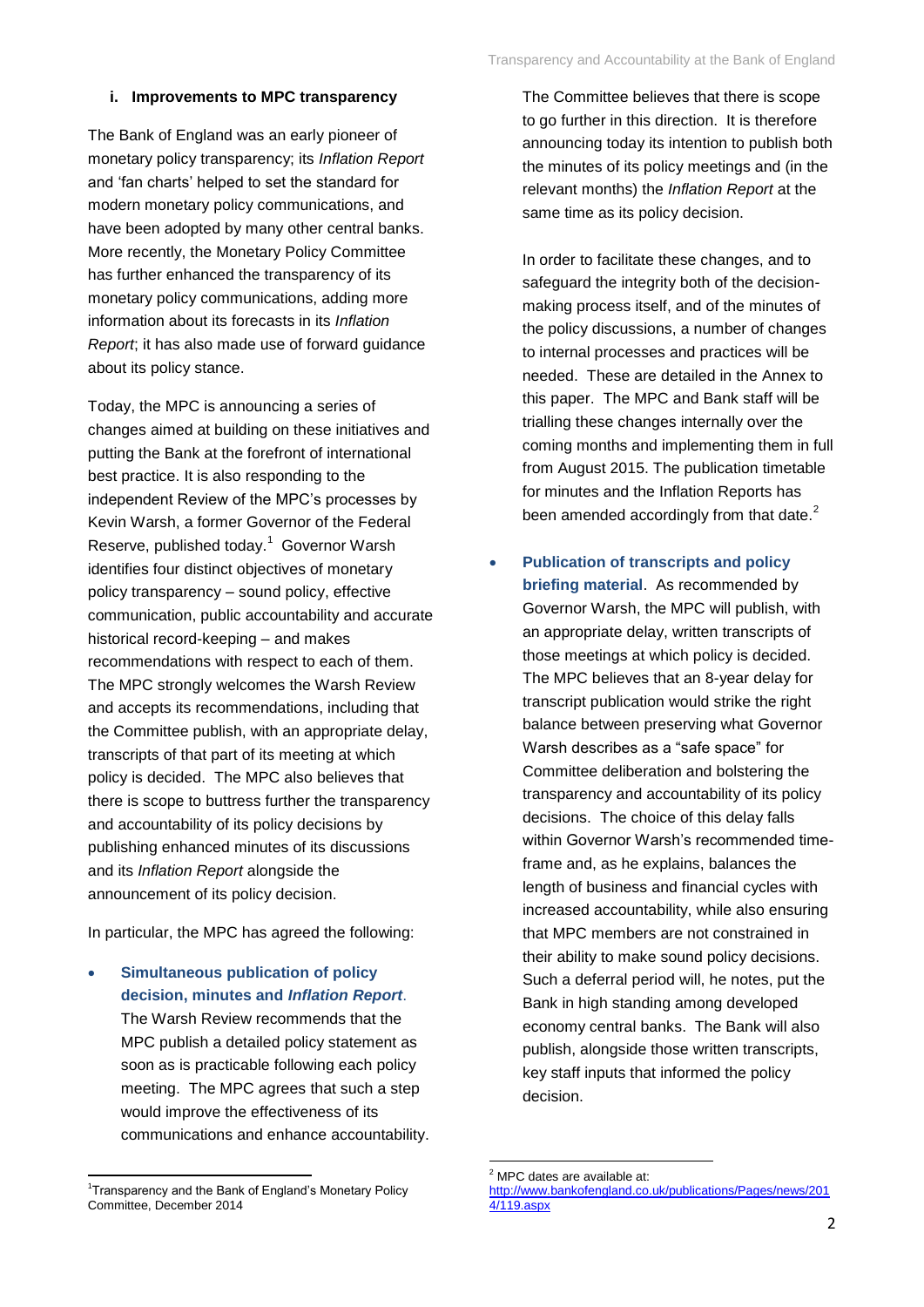These new arrangements will apply from the March 2015 policy meeting. The MPC believes that this package of written transcripts and key staff inputs will not only establish a benchmark of best practice in transparency, but will also buttress the ability of external parties to hold the Committee to account. As recommended by the Warsh Review, a team of senior Bank officials will oversee both this process and the transfer to the Bank's Archive of MPC-related material more generally.

 **Frequency of policy meetings**. The ideal number of scheduled policy meetings depends on the frequency with which underlying economic conditions evolve, set against the resources that those meetings absorb. Currently, the Bank of England Act 1998 (the '1998 Act') requires the MPC to meet and to announce a policy decision at least once a month. It also allows for the Committee to conduct unscheduled meetings, and to reassess the stance of monetary policy at any time, should that prove necessary. It is important to retain that flexibility. However, as Governor Warsh points out, alterations in the policy stance "typically require persistent changes" in economic data and "rarely would a single four-week period be sufficient to change" the assessment of the economy. Even before the financial crisis, the MPC changed official interest rates fewer than four times a year, on average. Many developed economy central banks, including the US Federal Open Market Committee, already meet eight or fewer times a year and there is no suggestion that this impairs the efficient conduct of monetary policy. From January 2015 the European Central Bank's Governing Council will hold eight policy meetings a year. The Committee therefore agrees with Governor Warsh that there is merit in adopting a similar approach in the United Kingdom.

In light of this and previous recommendations the MPC has updated its provisional schedule for 2016 (Annex 1).  $3$  As required by current statute the MPC will continue to meet monthly and to decide the stance of monetary policy at every meeting. But, from 2016, eight of the twelve meetings will be roughly evenly spaced throughout the year, with one meeting roughly halfway between each quarterly *Inflation Report*. The remaining four meetings will be used both to decide the monetary policy stance and to hold joint MPC-FPC discussions on topics of mutual interest. The minimum frequency of MPC meetings is a matter for Parliament. If the opportunity arose, the 1998 Act could be amended to require the MPC to meet "at least eight times per year". The 2016 schedule provides scope for such a change.

 **Interaction with FPC**. The Monetary and Financial Policy Committees have already conducted joint briefing meetings. Focused on topics of mutual interest, such as credit conditions and housing, these have demonstrated the benefits of shared analysis and discussion. The MPC and FPC see merit in enhancing this interaction and, to that end, four joint briefing meetings will be scheduled in 2016. This will further the 'One Bank' aim of joined-up policymaking across these two major policy committees of the Bank.

**.** 

<sup>&</sup>lt;sup>3</sup> The Treasury Committee (2007) recommended reducing the number of MPC meetings. Although it was outside the scope of his review, Kohn (2002) also noted that "one nearly universal recommendation of policymakers and staff I talked to was to change the legislation to allow fewer meetings each year". Similarly, when looking at ways to improve the Bank's forecasting process, Stockton (2012) suggested replacing four regular staff briefing meetings with economics discussions of topics of longer term relevance which he thought "might also encourage freer engagement of MPC members with the staff on issues when that discussion is not viewed as being part of the lead up to a policy decision".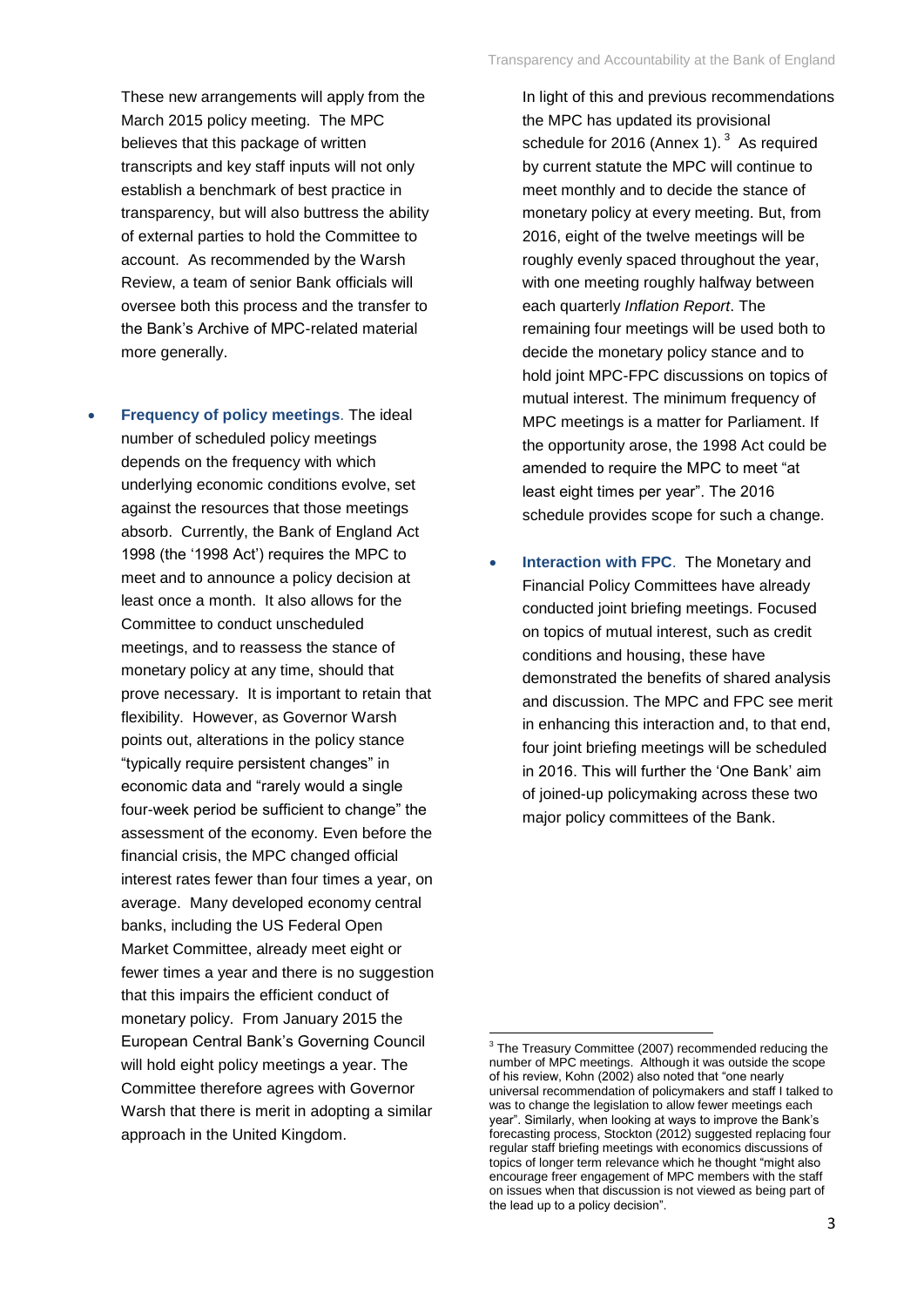#### **ii. Transparency of Bank records and documents**

The Bank places the utmost importance on both its accountability through the Treasury Committee to Parliament and its accountability more broadly to the citizens of the United Kingdom. It therefore intends to bring the retention and release of the minutes of its historical Court meetings in line with best practice in Whitehall, as well as to make a one-off special release of the minutes of Court meetings for the 2007-09 crisis period, as requested by the Treasury Committee.

#### In particular:

**.** 

 **Archive policy for Court minutes.** Until April 2013, Court did not publish minutes of its meetings. Instead, the minutes were transferred to the Bank's Archive, and the files opened to the public after a delay of 100 years. Since April 2013, following amendments to the 1998 Act, the Bank has published minutes of its Court meetings six weeks after the meeting to which they relate, or, if there is no further meeting within that period, then two weeks after the date of the next Court meeting.<sup>4</sup> But the minutes from 1914 to March 2013 have remained unpublished.

For most of its archived material, the Bank has for some time voluntarily followed the approach of central government, adopting a 30-year rule for release of historical records.<sup>5</sup> The Bank now plans to follow the practice of the National Archives and move to a 20-year rule by opening two years of records each year until 2022. The minutes of Court meetings have previously been treated as the exception to this. Court has, however, decided that, in line with the Bank's commitment to greater openness, the release of the minutes of its historical meetings will be brought into line with the standard for other material in the Bank's Archive. As such, the minutes of its meetings from 1914 to 1987 will be released during the course of 2015. $^6$  The first instalment – from 1914 to 1946 – will be released in January of next year.

 **Court minutes for the 2007-09 period.** Alongside the release of the first instalment of its historical Court minutes, the Bank will make a special release, in appropriately redacted form, of the minutes of Court and related meetings during the crisis period of 2007-09. That release follows requests by the Treasury Committee. Redactions to the minutes will be minimal, and confined to certain specific categories including for example the need to protect the security of the Bank and its staff, and to comply with legal requirements.

More generally, the Bank recognises that it has a responsibility to meet, as openly as possible, requests for information from Parliament through the Treasury Committee. At the same time the Bank holds some information that will not be appropriate for immediate release, and some that is subject to statutory bars, for example information obtained under the PRA's regulatory powers. Court will oversee a process that takes account of those restrictions, but will at the same time aim to place as much as possible into the public domain or to share it with the Treasury Committee or its Chairman on a confidential basis, as happens currently where the Bank provides emergency liquidity assistance to an institution. These arrangements will be set out in a letter to the Chairman of the Treasury Committee.

<sup>&</sup>lt;sup>4</sup> Consistent with the Act, Court may decide to omit information from its published record in the public interest. The record of matters reported to Court may also omit information which is legally sensitive or commercially confidential. These passages are omitted from the published minutes, but are still transferred to the Bank's Archive, for eventual release in line with the Bank's archive policy for Court minutes.

<sup>&</sup>lt;sup>5</sup> In 2007 the Government announced that Paul Dacre would chair a review into the 30-year rule and a report was published in 2009. The transitional arrangements for moving to 20-year opening commenced in

<sup>2013.</sup> [http://www.nationalarchives.gov.uk/about/20-year](http://www.nationalarchives.gov.uk/about/20-year-rule.htm)[rule.htm](http://www.nationalarchives.gov.uk/about/20-year-rule.htm)

 6 In line with the transition by central government from the 30 year rule to 20-year rule for archive release, minutes from the 1988/89 Court meetings will be due for release in 2016, 1990/91 minutes in 2017, and so on until 2022. The meetings for 2002 will be released in 2023.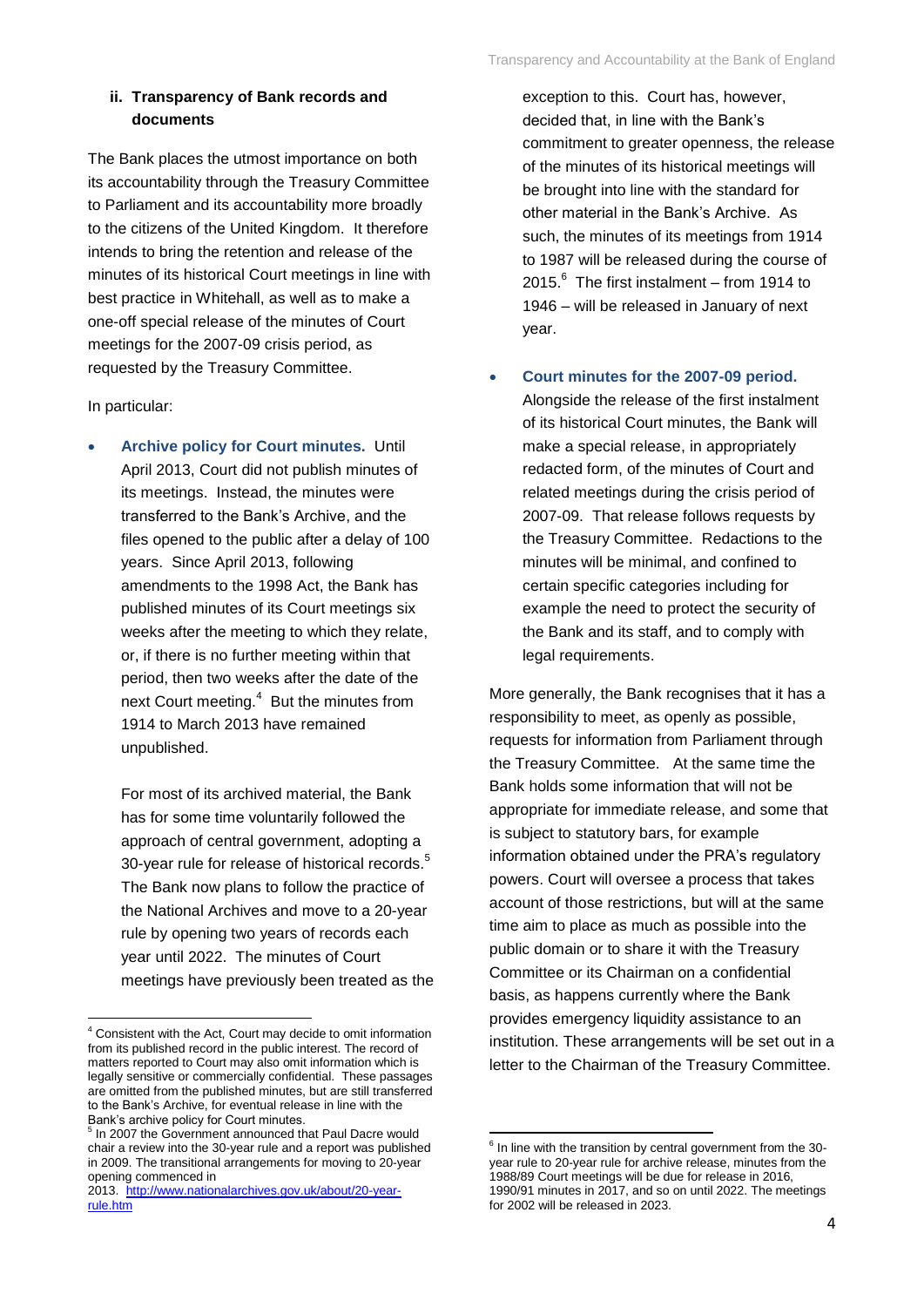#### **iii. Governance of the Bank**

The Financial Services Act 2012 made fundamental changes to the Bank's governance structures, creating a new architecture for financial regulation. This included:

- Establishing the FPC, with a dedicated focus on macro-prudential analysis and action, to ensure emerging risks and vulnerabilities across the financial system as a whole are identified, monitored and effectively addressed.
- **Establishing the Prudential Regulation** Authority (PRA), a new micro-prudential regulator, charged with ensuring the safety and soundness of deposit taking institutions, insurance companies and the largest investment companies.
- Establishing the Financial Conduct Authority (FCA) as a new independent regulator, with responsibility for the conduct of financial services firms.
- Improving the transparency and accountability of the Bank's Court by requiring the Bank to publish minutes of Court meetings and establishing a new oversight function to improve accountability.

The changes that the Bank is recommending build on this by further strengthening and simplifying the Bank's governance structures.

In particular, the Bank proposes to simplify its committee structure, where direction and oversight are divided between two statutory Boards – Court and the Oversight Committee – whose functions overlap, and policy decisions are the responsibility of two separate Committees – the MPC and the FPC - together with the PRA Board, each constituted on a different basis.

Based on the experience of the past 18 months, the Bank believes that a single unitary board could be more effective both in managing the Bank and in delivering a more convincing framework for accountability. The Bank also believes that to aid clarity, establish clear accountability and promote effective oversight, the policy committees and the PRA should all be placed on a similar footing.

#### **Court**

Court is the Bank's Board of Directors. Subject to the activities which are by statute reserved to the MPC, FPC and the PRA, Court is responsible for the management of the Bank's business, for which purpose it exercises all the powers of the Bank. It may delegate any of the powers conferred on it (subject to any matters reserved in statute) to such person or committee, by such means, to such an extent and on such terms as it considers fit.

In practice, like all unitary boards, it reserves certain key decisions to itself and delegates the remainder to the Governor as the Chief Executive. It sets the Bank's corporate strategy and financial objectives, monitors performance and controls, sets budgets and ensures the most efficient use of the Bank's resources.

The composition of Court is governed in some detail by the 1998 Act, which provides for up to nine non-executive directors, one of whom is designated Chairman of Court; and four executives - the Governor, a Deputy Governor for monetary policy, a Deputy Governor for financial stability, and a Deputy Governor for prudential regulation who is also chief executive of the PRA.

To reflect the current organisation of the Bank, the Chancellor has agreed to bring forward legislative changes to establish a further statutory Deputy Governor appointment for markets and banking, a post currently occupied (on a non-statutory basis) by Minouche Shafik. This would have the effect of increasing Court to 14 members and, consistent with best practice in the private sector, the Bank sees the value of continuing to evolve towards a slightly smaller body, with a non-executive chair and majority.<sup>7</sup> The Bank therefore suggests that legislation be amended to provide for a maximum of twelve members, no more than five of whom

 7 For example, the Walker Report (*A review of corporate governance in UK banks and other financial industry entities,*  November 2009) identified the optimum size for a Board as being between 8 and 12 people.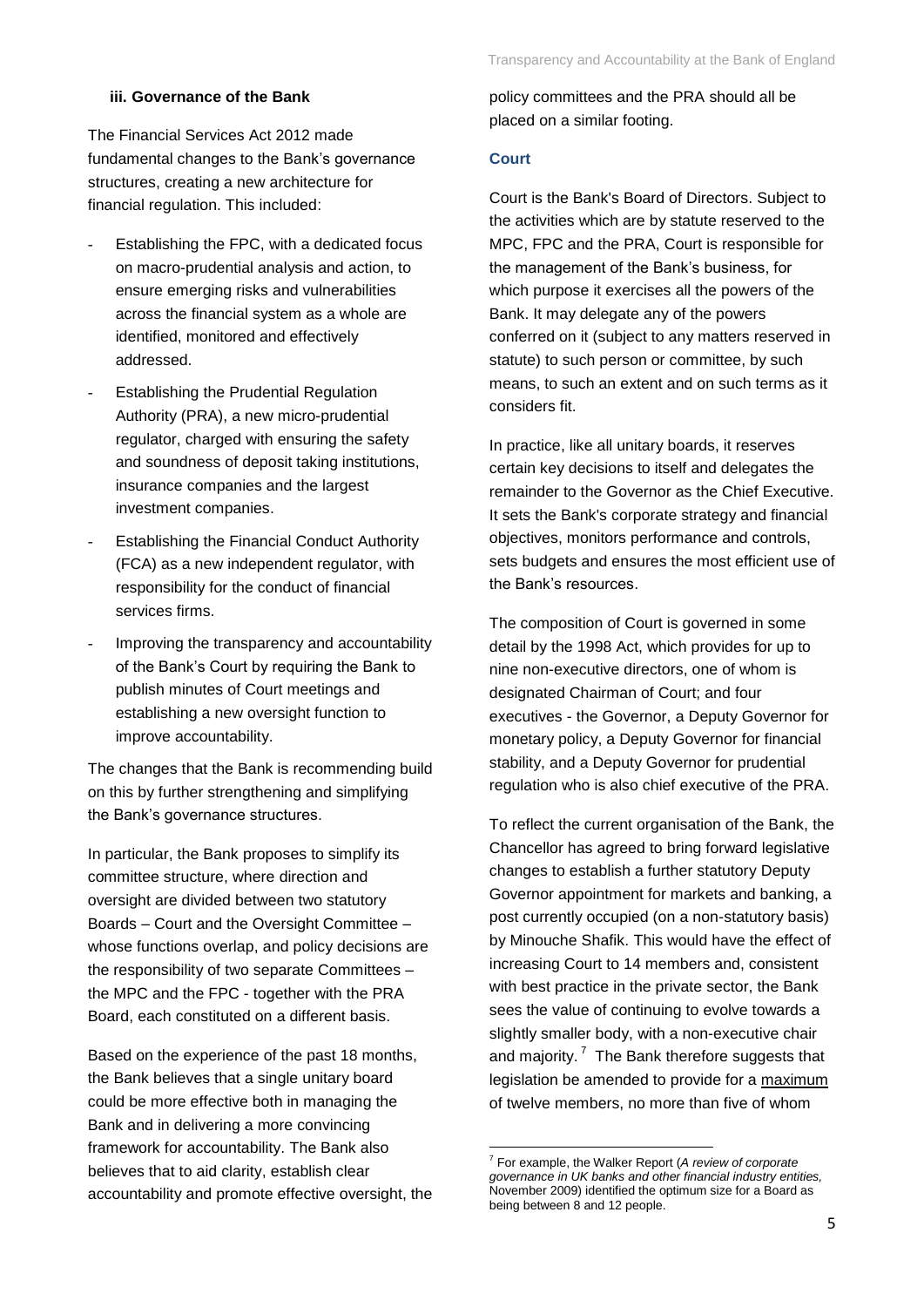should be executives of the Bank. As now, the executive would be the Governor, appointed for a non-renewable term of eight years, and deputy governors, appointed for terms of five years renewable once; and the non-executives would be the Chair and up to six others with renewable terms of up to four years.

#### **The Non-Executives**

Legislation has defined a special role for the nonexecutive, independent Court members as a group. As the 'Oversight Committee' – a subcommittee of Court – they are responsible for monitoring the Bank's performance, including its financial performance. In relation to the policy functions, the non-executives have had the role of monitoring the procedures of the MPC and the FPC, and since 2013 their performance, with the right to observe meetings and receive papers, and to commission reviews. However oversight of the PRA rests with Court.

The Bank sees a case for simplifying the current structure. The Oversight Committee is not a continental-style supervisory board, but even as a sub-committee of the main board it does detract from the role of Court. In practice it has been found necessary to hold joint meetings of Court and the Oversight Committee for most purposes, with the executive withdrawing when appropriate, as would be normal in a unitary board.

The Bank intends to continue with this arrangement which simplifies and enhances its governance and the accountability of its executive. That accountability has been further reinforced by the appointment of a Director of Independent Evaluation, reporting to the nonexecutive Chair of Court.

In the light of experience we suggest that, in due course, the functions of management and oversight should be vested in a single governing body - Court – which should retain an independent Chair and a majority of nonexecutives. Nothing in this would alter the rights of the non-executives to meet separately from the executives: indeed it is desirable and good practice that they should do so.

## **iv. The Bank's Policy Committees and the PRA**

As noted above, each of the two policy committees and the PRA is currently constituted in a different way. The MPC is a Committee of the Bank, operating under objectives set in legislation and to an annual remit set by the Chancellor. $8$  The FPC, by contrast, is a subcommittee of Court: its objectives are set by reference to the Bank's Financial Stability Objective: it is consulted about the Bank's Financial Stability Strategy, but that is set by Court. There is provision for the Treasury to make recommendations, with which the Committee must comply or explain. And the PRA is a subsidiary of the Bank with a Board that is responsible both for delivering the PRA's objectives and for the direction of the subsidiary company.<sup>9</sup>

Of these models, we believe that the MPC's is the clearest and most straightforward and suggest that there is merit in aligning the status of the FPC and PRA with that of the MPC.

## **Financial Policy Committee**

The Bank is therefore minded to suggest legislative changes that would put the FPC on a similar footing to the MPC. That would mean:

- Changing its status as a sub-committee of Court to become an independent Committee of the Bank. This would establish a clear separation of policy responsibility (FPC) from management and oversight responsibility (Court).
- The FPC should set a financial stability strategy for the Bank, consulting Court and the Treasury. This recognises the FPC's responsibility for policy and Court's for the management of the Bank.

1

<sup>&</sup>lt;sup>8</sup> The MPC's remit is; 'To maintain price stability and, subject to that, to support the economic policy of Her Majesty's Government, including its objectives for growth and employment.'<br><sup>9</sup> The PDA's

The PRA's objectives are; 'Promoting the safety and soundness of PRA-authorised persons; and the protection of insurance policyholders.'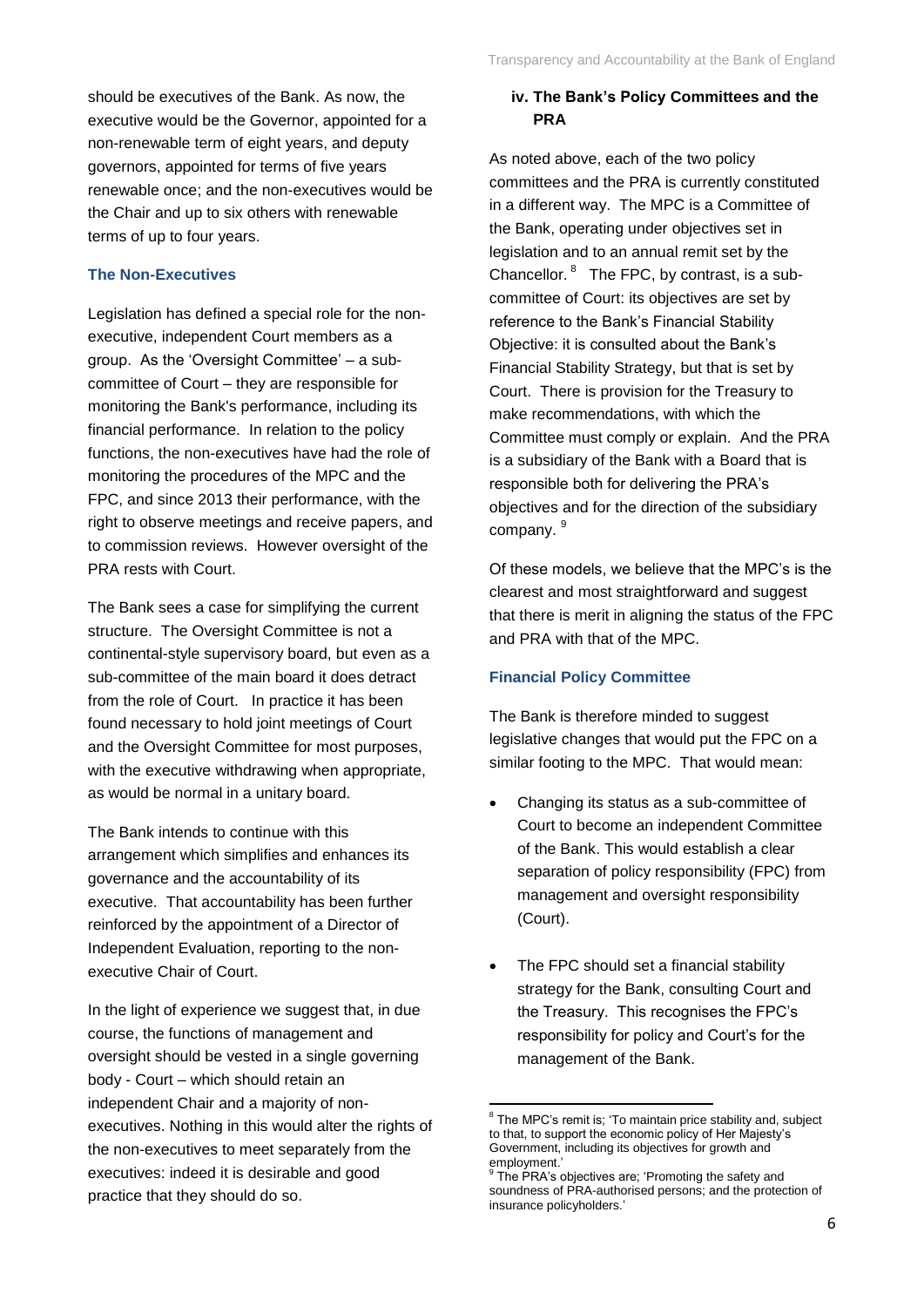The new Deputy Governor for markets and banking should become an additional member of the FPC, but the current balance of the Committee between internal and external members should be maintained by adding a sixth non-Bank member appointed by the Chancellor. The FPC would then have 12 voting members.

#### **Prudential Regulation Authority**

For the PRA Board to be on a similar footing as MPC and FPC, it would need to be solely focused on the delivery of its statutory objectives rather than management issues.

The Bank believes there would therefore be advantage to the PRA being a full part of the Bank of England and not a subsidiary. The Bank of England as a whole is responsible for prudential regulation - the creation of a subsidiary does not change that - and the Bank believes the system could be built upon by creating a unified institution

in which synergies between policy functions are exploited fully.

Under these proposals, the PRA Board would entirely retain its independence in making rules, policies and supervisory decisions (in the same way that the MPC has the independence to set monetary policy). It would have the same membership as the current PRA Board, be chaired by the Governor and have a majority of external members.

Neither the Treasury, nor Court, nor the FPC would have any power of direction over the PRA Board in relation to firm-specific decisions (other than in respect of compliance with international or EU law). As with monetary policy, prudential regulation policy should be explicitly carved out from Court's remit. Under this model the PRA Board would be accountable for the substance of supervision and Court for providing adequate resources, accounting and risk control to allow it to discharge its functions.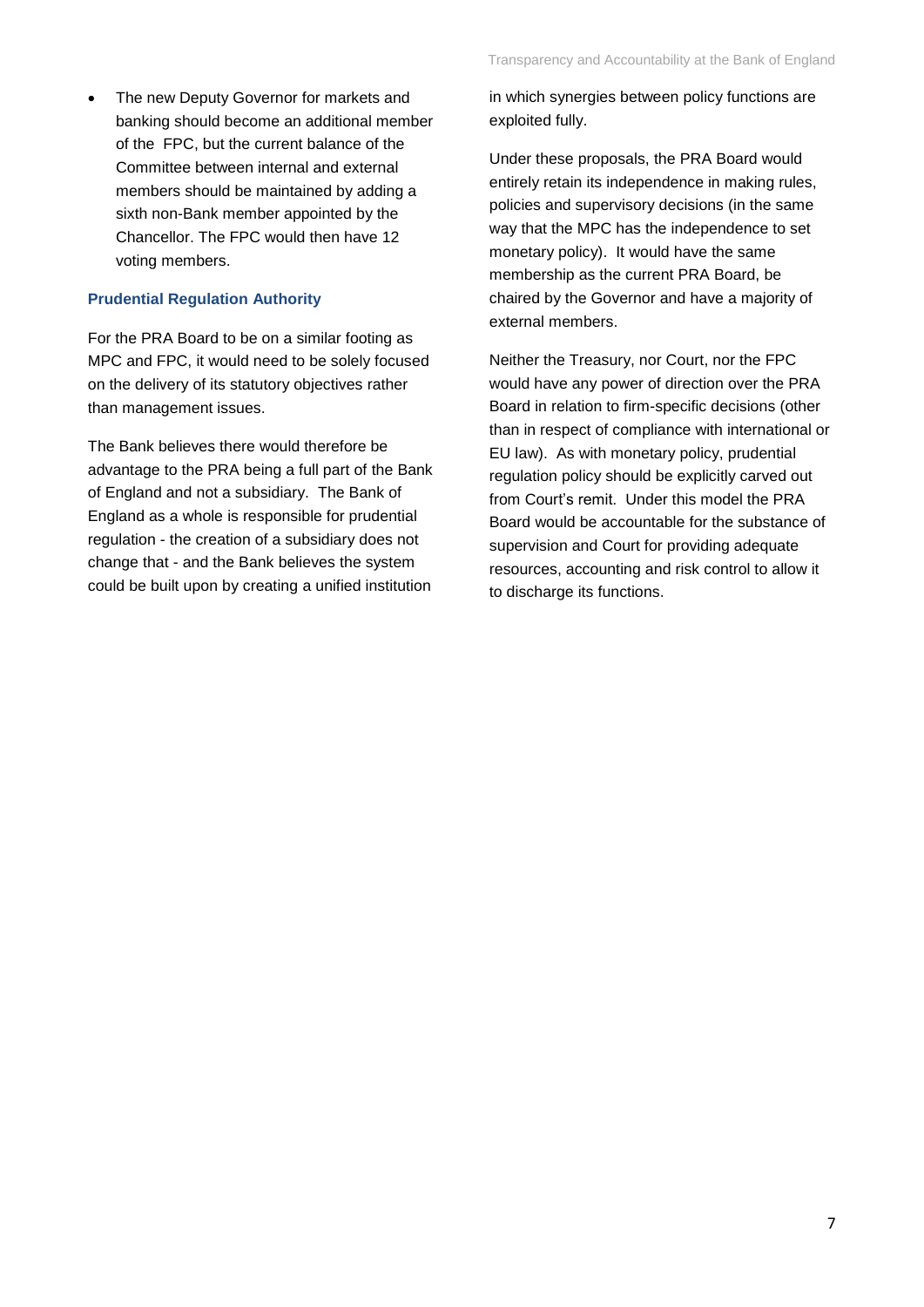#### **Annex 1: Further details on improvements to MPC transparency and effectiveness**

This Annex provides more detail on the changes outlined in the report. It includes a provisional timetable for MPC and *Inflation Report* dates for 2016 (Table A1). The information below is indicative only: as is standard, the MPC will formally confirm the 2016 timetable in September 2015.

|                   | <b>Publication of MPC</b><br>communications |
|-------------------|---------------------------------------------|
| January 2016      | Thursday 14                                 |
| February 2016     | Thursday 4                                  |
| <b>March 2016</b> | Thursday 17                                 |
| <b>April 2016</b> | Thursday 14                                 |
| <b>May 2016</b>   | Thursday 12                                 |
| <b>June 2016</b>  | Thursday 16                                 |
| <b>July 2016</b>  | Thursday 14                                 |
| August 2016       | Thursday 4                                  |
| September 2016    | Thursday 15                                 |
| October 2016      | Thursday 13                                 |
| November 2016     | Thursday 3                                  |
| December 2016     | Thursday 15                                 |

**Table A1: Monetary Policy Committee provisional dates for 2016**

## **MPC meeting timetable / process**

From August 2015 the MPC will publish both the minutes of its meeting and, in relevant months, the *Inflation Report*, at the same time as the announcement of its policy decision. The necessary changes in its processes are described in Table A2.

There are two significant alterations to the existing process. The first part of the MPC's meeting, currently held the day before the announcement (labelled 'MPC deliberation meeting' in table A2), will instead be conducted around one week beforehand, shortly after the pre-MPC briefing. The second part of the MPC's meeting, currently held on the morning of the announcement, will be divided in two: the main policy discussion will be conducted three days beforehand, on the Monday; the policy vote will take place on the Wednesday, the eve of the announcement. These two latter stages of the meeting will both be transcribed. These changes will provide sufficient time to write the minutes of the meeting and (in relevant months) to finalise the *Inflation Report*, both of which will be published alongside the policy announcement.